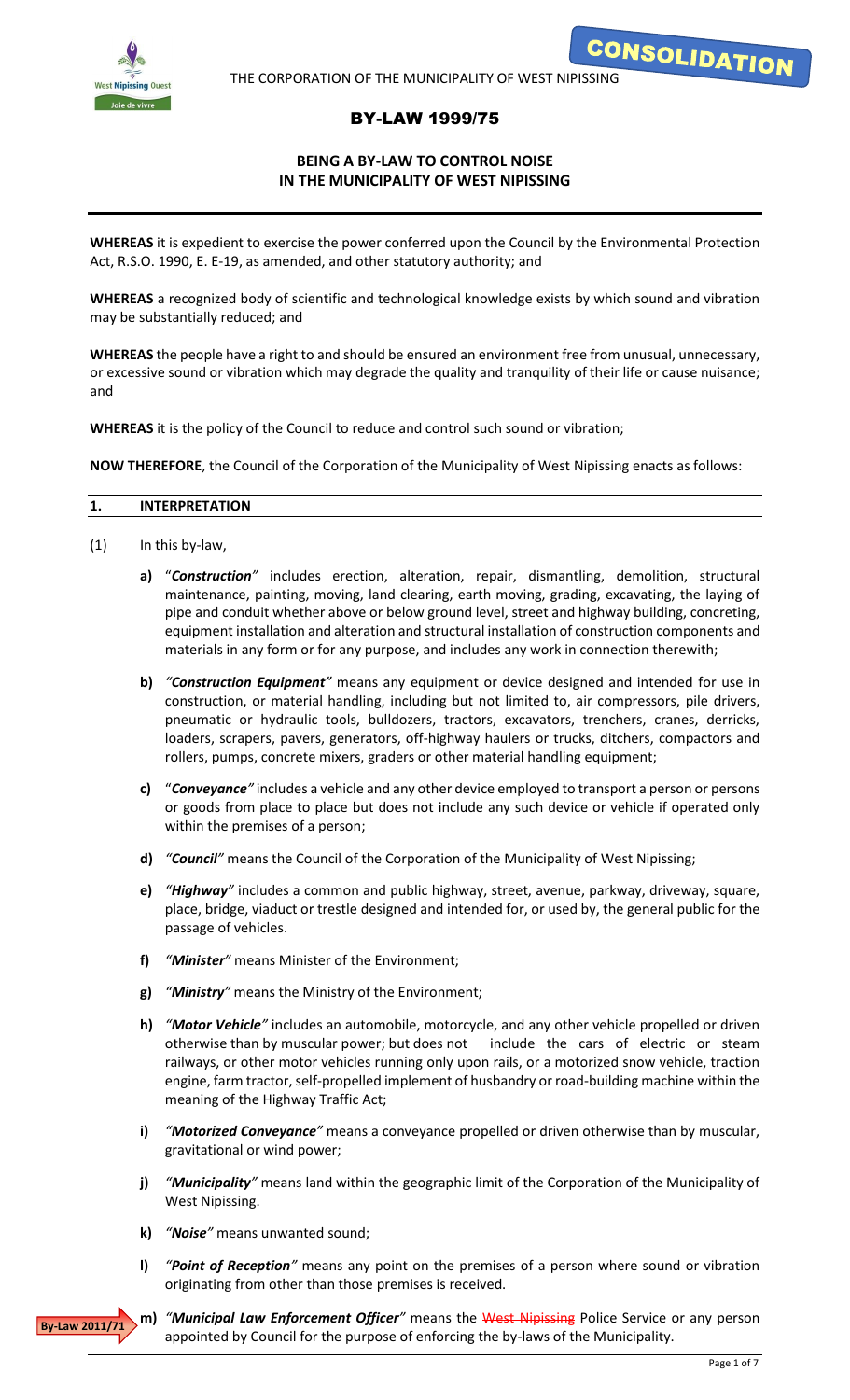## *(2) ZONES*

In this by-law,

- *(a) "Residential Area"* means those areas of the municipality as defined in the applicable zoning by-laws and including all structures used for residential or seasonal occupancy.
- *(b) "Quiet Zone"* means those areas of the municipality as defined in the applicable zoning bylaws.

# **2. GENERAL PROHIBITIONS**

No person shall emit or cause or permit the emission of sound resulting from an act listed herein, and which sound is clearly audible at a point of reception:

- **1)** Racing of any motorized conveyance other than in a racing event regulated by law.
- **2)** The operation of a motor vehicle in such a way causing the tires to squeal.
- **3)** The operation of any combustion engine or pneumatic device without an effective exhaust or intake muffling device in good working order and in constant operation.
- **4)** The operation of a vehicle or a vehicle with a trailer resulting in banging, clanking, squealing or other like sounds due to improperly secured load or equipment, or inadequate maintenance.
- **5)** The operation of an engine or motor in, or on, any motor vehicle or item of attached auxiliary equipment for a continuous period exceeding five minutes, while such vehicle is stationary in a Residential Area or a Quiet Zone unless:
	- (i) the original equipment manufacturer specifically recommends a longer idling period for normal and efficient operation of the motor vehicle in which case such recommended period shall not be exceeded; or,
	- (ii) operation of such engine or motor is essential to a basic function of the vehicle or equipment, including but not limited to, operation of ready-mixed concrete trucks, lift platform and refuse compactors; or
	- (iii) weather conditions justify the use of heating or refrigerating systems powered by the motor or engine for the safety and welfare of the operator, passengers or animals, or the preservation of perishable cargo, and the vehicle is stationary for purposes of delivery or loading; or
	- (iv) prevailing low temperatures make longer idling periods necessary immediately after starting the motor or engine; or,
	- (v) the idling is for the purpose of cleaning and flushing the radiator and associated circulation system for seasonal change of antifreeze, cleaning of the fuel system, carburetor or the like, when such work is performed other than for profit.
- **6)** The operation of a motor vehicle horn or other warning device except where required of authorized by law or in accordance with good safety practices.
- **7)** The operation of any item of construction equipment in a Quiet Zone or Residential Area without effective muffling devices in good working order and in constant operation.

# **3. PROHIBITIONS BY TIME AND PLACE**

No person shall emit or cause or permit the emission of sound resulting from any act listed in Table 3-1 if clearly audible at a point of reception located in an area of the municipality within a prohibited time shown for such an area.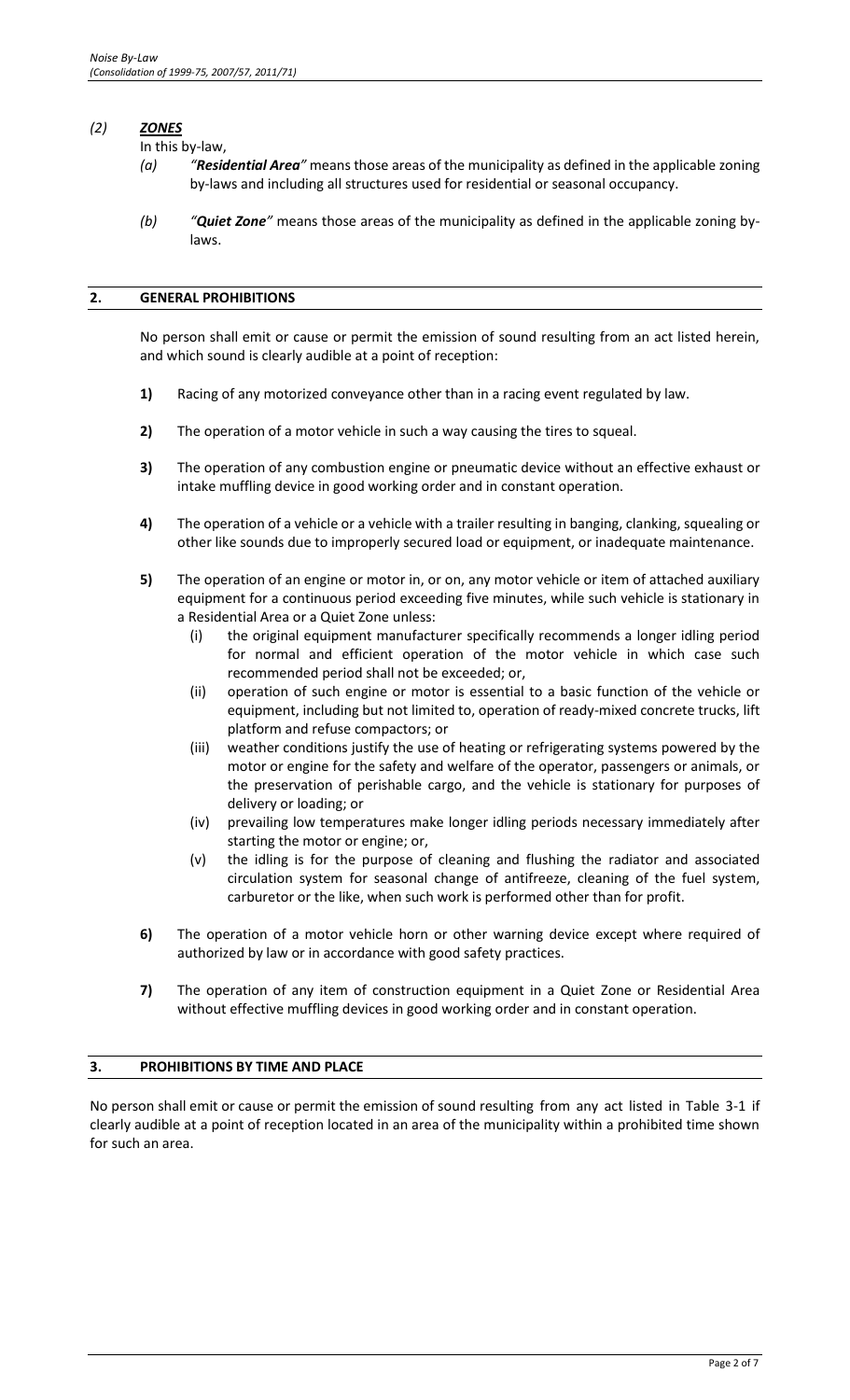|                       |                                       |                                                                                                                                                                                                                                                                                                                                                                                                                                                      | <b>CREATED: NOV-16-1999</b> |                                   |  |  |  |  |
|-----------------------|---------------------------------------|------------------------------------------------------------------------------------------------------------------------------------------------------------------------------------------------------------------------------------------------------------------------------------------------------------------------------------------------------------------------------------------------------------------------------------------------------|-----------------------------|-----------------------------------|--|--|--|--|
|                       |                                       | <b>SCHEDULE "A" (TABLE 3.1) OF BY-LAW 1999/75</b><br><b>TO CONTROL NOISE</b>                                                                                                                                                                                                                                                                                                                                                                         |                             |                                   |  |  |  |  |
|                       |                                       |                                                                                                                                                                                                                                                                                                                                                                                                                                                      |                             |                                   |  |  |  |  |
|                       | <b>PROHIBITIONS BY TIME AND PLACE</b> |                                                                                                                                                                                                                                                                                                                                                                                                                                                      |                             |                                   |  |  |  |  |
|                       |                                       | <b>DESCRIPTION</b>                                                                                                                                                                                                                                                                                                                                                                                                                                   |                             | PROHIBITED PERIOD OF TIME         |  |  |  |  |
|                       |                                       |                                                                                                                                                                                                                                                                                                                                                                                                                                                      |                             | <b>RESIDENTIAL</b><br><b>AREA</b> |  |  |  |  |
|                       | 1)                                    | The detonation of fireworks or explosive devices not used in construction.                                                                                                                                                                                                                                                                                                                                                                           | At all times                | At all times                      |  |  |  |  |
|                       | 2)                                    | The discharge of firearms                                                                                                                                                                                                                                                                                                                                                                                                                            | At all times                | At all times                      |  |  |  |  |
|                       | $\overline{3}$                        | The operation of a combustion engine which,<br>is, or<br>i)<br>is used in, or<br>ii)<br>is intended for use in,<br>iii)                                                                                                                                                                                                                                                                                                                              | At all times                | At all times                      |  |  |  |  |
|                       |                                       | a toy, or a model or replica or any device, which model or replica has no<br>function other than amusement and which is not a conveyance.                                                                                                                                                                                                                                                                                                            |                             |                                   |  |  |  |  |
|                       | 4)                                    | The operation of any electronic device or group of connected electronic<br>devices incorporating one or more loudspeakers or other electro-<br>mechanical transducers, and intended for the production, reproduction or<br>amplification of sound.                                                                                                                                                                                                   | At all times                | F                                 |  |  |  |  |
|                       | 5)                                    | The operation of any auditory signaling device, including but not limited to<br>the ringing of bells or gongs and the blowing of horns or sirens or whistles,<br>or the production, reproduction or amplification of any similar sounds by<br>electronic means except where required or authorized by law or in<br>accordance with good safety practices.                                                                                            | At all times                | <b>D&amp;E</b>                    |  |  |  |  |
|                       | 6)                                    | The operation of any powered rail car including but not limited to<br>refrigeration cars, locomotives or self-propelled passenger cars, while<br>stationary on property not owned or controlled by a railway governed by<br>the Canada Railway Act.                                                                                                                                                                                                  | At all times                | B                                 |  |  |  |  |
|                       | 7)                                    | The operation of any motorized conveyance other than on a highway or<br>other place intended for its operation.                                                                                                                                                                                                                                                                                                                                      | At all times                | B                                 |  |  |  |  |
|                       | 8)                                    | The venting, release or pressure relief of air, steam or other gaseous<br>material, product or compound from any autoclave, boiler, pressure vessel,<br>pipe, valve, machine device or system.                                                                                                                                                                                                                                                       | At all times                | A                                 |  |  |  |  |
| <b>By-Law 2007/57</b> | 9).                                   | Persistent barking calling or whining or other similar persistent noise<br>making by any domestic pet or any other animal kept or used for any<br>purpose, including residential and agricultural areas. (See exemption 4.1<br>for agricultural)                                                                                                                                                                                                     | At all times                | At all times                      |  |  |  |  |
|                       | 10)                                   | The operation of a commercial car wash, with air drying equipment.                                                                                                                                                                                                                                                                                                                                                                                   | At all times                | G                                 |  |  |  |  |
|                       | 11)                                   | Yelling, shouting, hooting, whistling or singing.                                                                                                                                                                                                                                                                                                                                                                                                    | At all times                | Α                                 |  |  |  |  |
|                       | 12)                                   | The operation of a power assisted hang glider or parafoil.                                                                                                                                                                                                                                                                                                                                                                                           | At all times                | <b>D&amp;E</b>                    |  |  |  |  |
|                       | 13)                                   | The operation of any item or snow making equipment.                                                                                                                                                                                                                                                                                                                                                                                                  | At all times                | Ε                                 |  |  |  |  |
|                       | 14)                                   | All selling or advertising by shouting or outcry or amplified sound.                                                                                                                                                                                                                                                                                                                                                                                 | At all times                | <b>D&amp;E</b>                    |  |  |  |  |
|                       | 15)                                   | Loading, unloading, delivering, packing, unpacking, or otherwise handling<br>any containers, products, materials, or refuse, whatsoever, unless<br>necessary for the maintenance or essential services or the moving or<br>private household effects.                                                                                                                                                                                                | <b>D&amp;E</b>              | <b>D&amp;E</b>                    |  |  |  |  |
|                       | 16)                                   | The operation of any equipment in connection with construction.                                                                                                                                                                                                                                                                                                                                                                                      | <b>D&amp;E</b>              | F                                 |  |  |  |  |
|                       | 17)                                   | The operation or use of any tool for domestic purposes other than snow<br>removal.                                                                                                                                                                                                                                                                                                                                                                   | C                           | F                                 |  |  |  |  |
|                       | 18)                                   | The operation of solid waste bulk lift or refuse compacting equipment.                                                                                                                                                                                                                                                                                                                                                                               | C                           | B                                 |  |  |  |  |
|                       | 19)                                   | The operation of a commercial car wash of a type other than mentioned in<br>item 10.                                                                                                                                                                                                                                                                                                                                                                 | $\mathsf{C}$                | Α                                 |  |  |  |  |
|                       | 20)                                   | The sound from or created by any radio, phonograph, tape player,<br>television, public address system, sound equipment, loud speaker, or any<br>musical or sound producing instrument of whatever kind when the same is<br>played or operated in such a manner or with such volume as to disturb the<br>peace, quiet, comfort or repose of any individual in an office, dwelling<br>house, apartment, hotel hospital or any other type of residence. | At all times                | At all times                      |  |  |  |  |

# *PROHIBITED PERIODS OF TIME:*

- **A** ..... 23h00 ONE DAY TO 07h00 NEXT DAY (09h00 SUNDAYS)
- **B** ...... 19h00 ONE DAY TO 07h00 NEXT DAY (09h00 SUNDAYS)
- **C** ...... 17h00 ONE DAY TO 07h00 NEXT DAY (09h00 SUNDAYS)
- **D** ..... ALL DAY SUNDAYS AND STATUTORY HOLIDAYS
- **E** ...... 19h00 ONE DAY TO 07h00 NEXT DAY
- **F** ...... 21h00 ONE DAY TO 07h00 NEXT DAY (09h00 SUNDAYS)
- **G** ..... 22h00 ONE DAY TO 07h00 NEXT DAY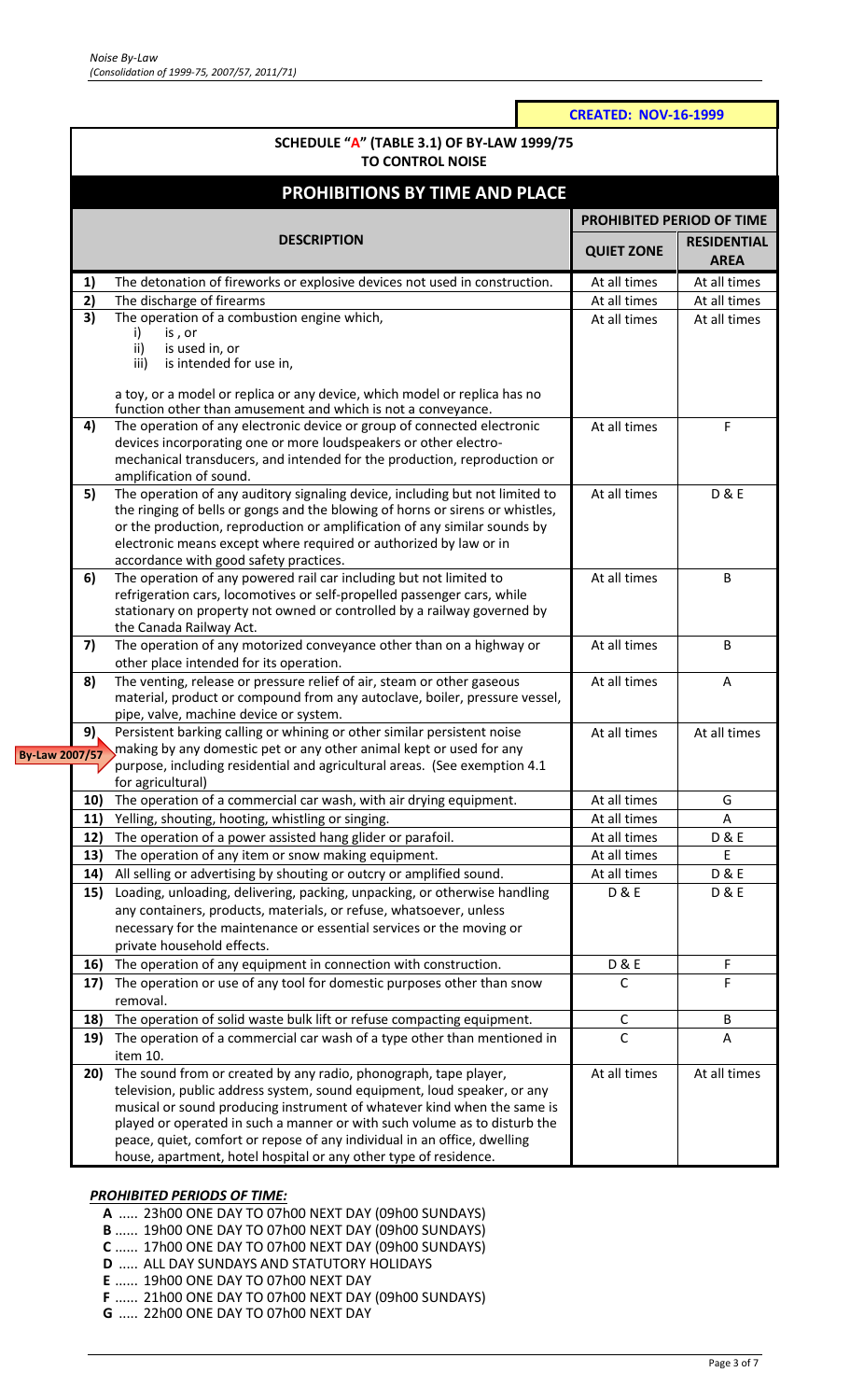## **4. EXEMPTION**

Public Safety

Notwithstanding any other provision of this by-law, it shall be lawful to emit or cause or permit the emission of sound or vibration in connection with emergency measures undertaken:

- (a) for the immediate health, safety or welfare of the inhabitants or any of them; or
- (b) for the preservation or restoration of property;

unless such sound or vibration is clearly of a longer duration or nature more disturbing, than is reasonably necessary for the accomplishment of such emergency purpose.

**By-Law 2007/57**

**1)** Notwithstanding item 9. in Table 3-1, 'Prohibition by time and place' of this by-law, persistent barking, calling or whining or other similar persistent noise making by a domestic pet or other animal kept for the purpose of assisting a farmer in carrying out his duties shall only be permitted if the requirement of the noise is necessary in relation to the work being carried out.

#### **5. GRANT OF EXEMPTION BY COUNCIL**

1) Application to Council

Notwithstanding anything contained in this by-law, any person may make application to Council to be granted an exemption from any of the provisions of this by-law with respect to any source of sound or vibration for which he might be prosecuted and Council, by resolution, may refuse to grant any exemption of lesser effect and any exemption granted shall specify the time period, not in excess of six months, during which it is effective and may contain such terms and conditions as Council sees fit.

## **2)** Decision

In deciding whether to grant the exemption, Council shall give the applicant and any person opposed to the application an opportunity to be heard and may consider such other matters as it sees fit.

**3)** Breach

Breach by the applicant of any of the terms or conditions of any exemption granted by Council shall render the exemption null and void.

#### **6. EXEMPTION OF TRADITIONAL, FESTIVE OR RELIGIOUS ACTIVITIES**

Notwithstanding any other provision of this by-law, this by-law does not apply to a person who emits or causes or permits the emission of sound or vibration in connection with any of the listed traditional, festive, religious and other/all activities declared a community event by Council.

#### **7. SEVERABILITY**

If a court of competent jurisdiction should declare any section or part of a section of this by-law to be invalid, such section or part of a section shall not be construed as having persuaded or influenced Council to pass the remainder of the by-law and it is hereby declared that the remainder of the by-law shall be valid and shall remain in force.

#### **8. PENALTY**

Every person who contravenes any provision of this by-law is guilty of an offence and on conviction is liable to a fine as provided for in the *Provincial Offences Act*.

# By-Law 2007/57

#### **9. ENFORCEMENT**

The provisions of this by-law shall be enforced by the West Nipissing Police Service or by any Municipal Law Enforcement Officer or person appointed by Council.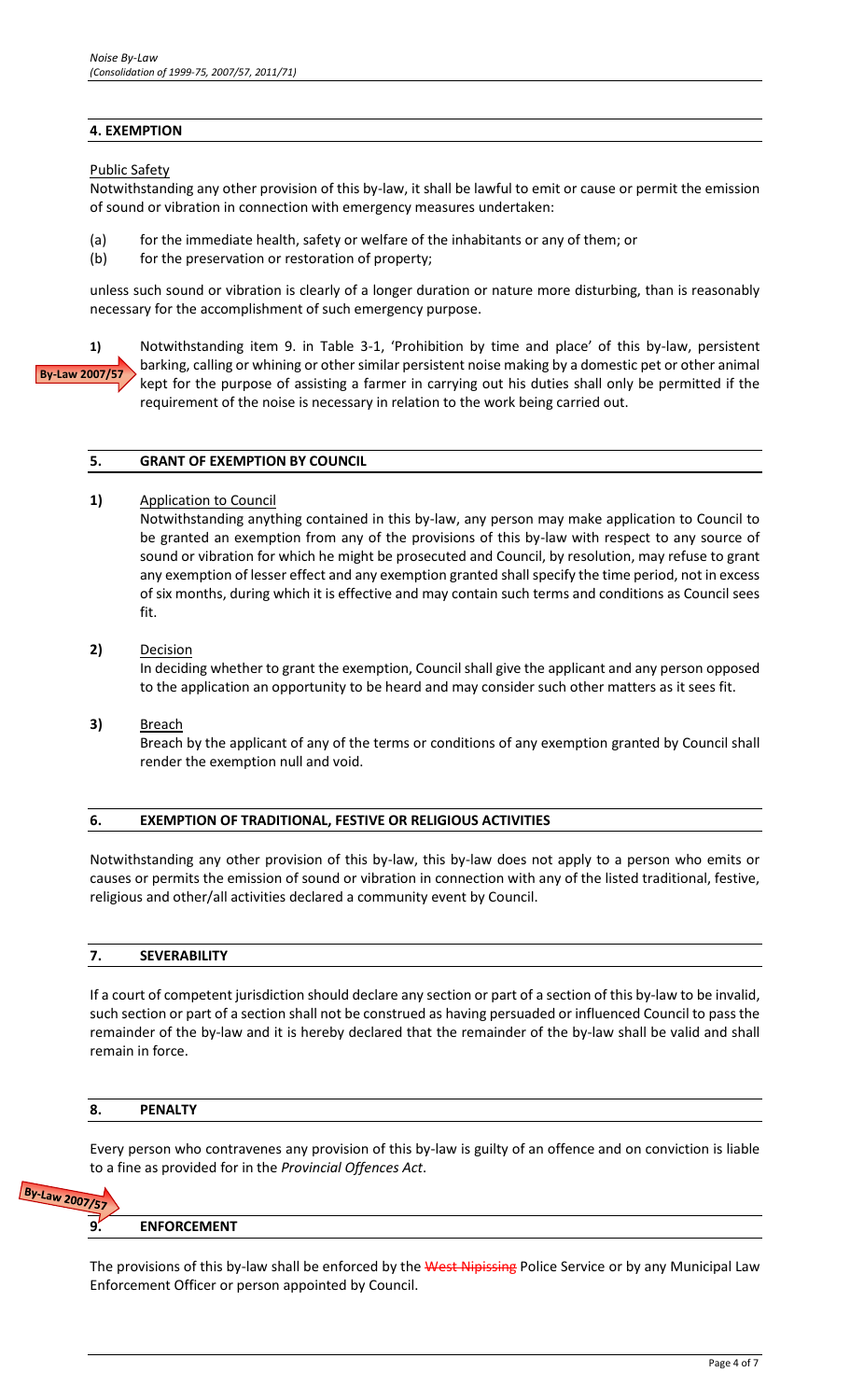READ A FIRST TIME AND CONSIDERED READ A SECOND AND THIRD TIME AND PASSED AS SUCH IN OPEN COUNCIL THIS 16TH DAY OF NOVEMBER 1999.

MAYOR CLERK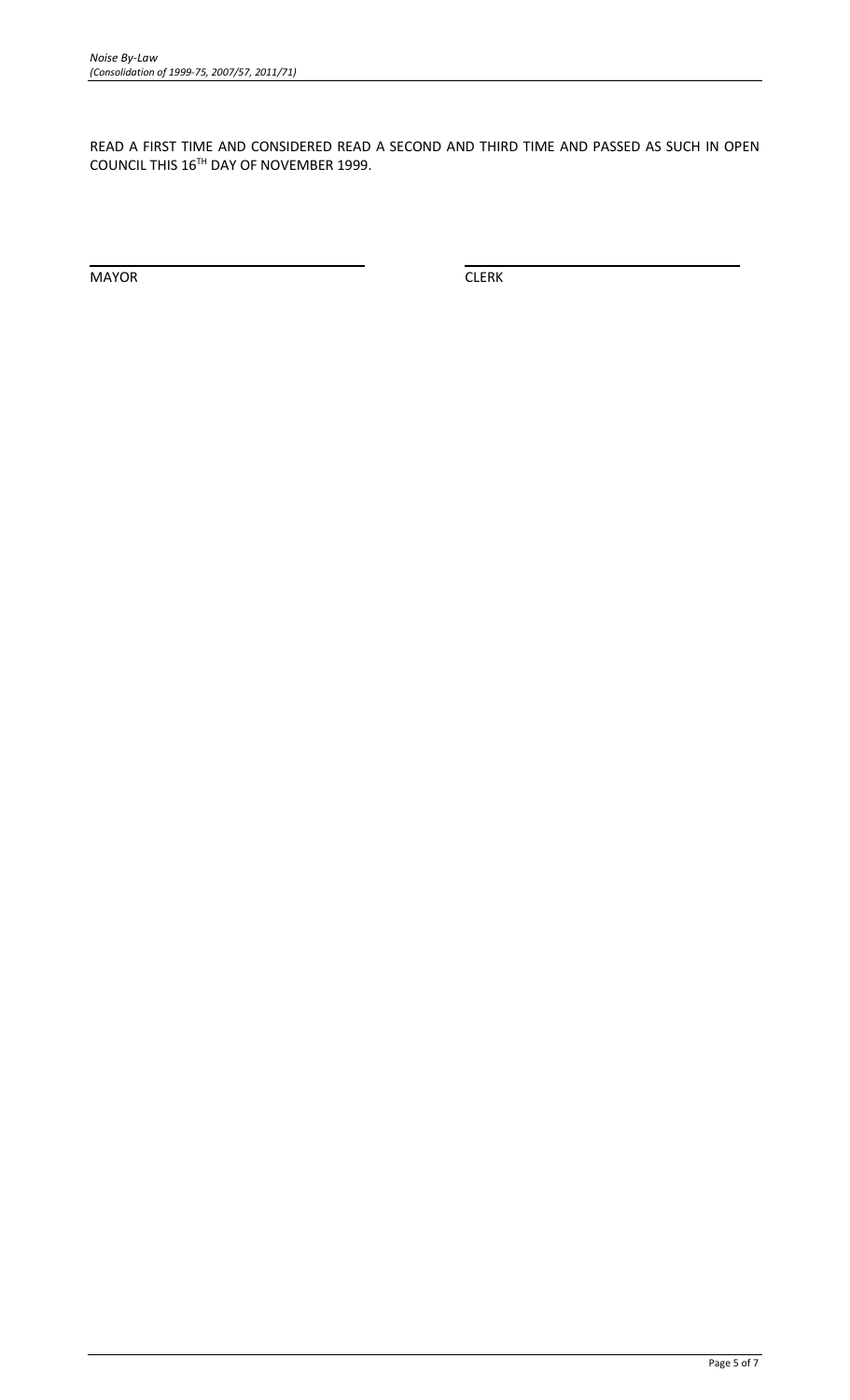|                                      |                                                                                                                                                                    | <b>CREATED: NOV-1999</b>  |                 |  |  |  |  |  |
|--------------------------------------|--------------------------------------------------------------------------------------------------------------------------------------------------------------------|---------------------------|-----------------|--|--|--|--|--|
|                                      | Municipality of West Nipissing                                                                                                                                     |                           |                 |  |  |  |  |  |
|                                      | <b>NOISE CONTROL BY-LAW</b>                                                                                                                                        |                           |                 |  |  |  |  |  |
|                                      | <b>APPENDIX "A" TO BY-LAW 1999/75</b>                                                                                                                              |                           |                 |  |  |  |  |  |
| <b>AS AMENDED BY BY-LAWS 2007/57</b> |                                                                                                                                                                    |                           |                 |  |  |  |  |  |
|                                      | <b>PART I-PROVINCIAL OFFENCES ACT</b>                                                                                                                              |                           |                 |  |  |  |  |  |
|                                      | <b>COLUMN1</b>                                                                                                                                                     | <b>COLUMN 2</b>           | <b>COLUMN 3</b> |  |  |  |  |  |
| <b>ITEM</b>                          |                                                                                                                                                                    | <b>PROVISION CREATING</b> |                 |  |  |  |  |  |
|                                      | <b>SHORT FORM WORDING</b>                                                                                                                                          | OR DEFINING OFFENCE       | <b>SET FINE</b> |  |  |  |  |  |
| 1                                    | The detonation of fireworks or explosives in a Quiet Zone                                                                                                          | Sec. 3, Table 3-1(1)      | \$100.00        |  |  |  |  |  |
| 2                                    | The detonation of fireworks or explosives in a Residential Area.                                                                                                   | Sec. 3, Table 3-1 (1)     | \$100.00        |  |  |  |  |  |
| 3                                    | The discharge of firearms in a Quiet Zone.                                                                                                                         | Sec. 3, Table 3-1 (2)     | \$100.00        |  |  |  |  |  |
| 4                                    | The discharge of firearms in a Residential Area                                                                                                                    | Sec. 3, Table 3-1 (2)     | \$100.00        |  |  |  |  |  |
| 5                                    | The operation of a combustion engine in a Quiet Zone.                                                                                                              | Sect. 3, Table 3-1 (3)    | \$100.00        |  |  |  |  |  |
| 6                                    | The operation of a combustion engine in a Residential Area.                                                                                                        | Sect. 3, Table 3-1 (3)    | \$100.00        |  |  |  |  |  |
| $\overline{7}$                       | the operation of any electronic device or group of connected<br>electronic devises in a Quiet Zone.                                                                | Sect. 3, Table 3-1 (4)    | \$100.00        |  |  |  |  |  |
| 8                                    | The operation of any electronic device or group of connected<br>electronic devised in a Residential Area                                                           | Sect. 3, Table 3-1 (4)    | \$100.00        |  |  |  |  |  |
| 9                                    | The operation of any auditory signalling device in a Quiet Zone.                                                                                                   | Sec. 3, Table 3-1 (5)     | \$100.00        |  |  |  |  |  |
| 10                                   | The operation of any auditory signalling device in a Residential Area.                                                                                             | Sect. 3, Table 3-1 (5)    | \$100.00        |  |  |  |  |  |
| 11                                   | The operation of any powered rail car in a Quiet Zone.                                                                                                             | Sect. 3, Table 3-1 (6)    | \$100.00        |  |  |  |  |  |
| 12                                   | The operation of any powered rail car in a Residential Area.                                                                                                       | Sect. 3, Table 3-1 (6)    | \$100.00        |  |  |  |  |  |
| 13                                   | The operation of any motorized conveyance in a Quiet Zone.                                                                                                         | Sect. 3, Table 3-1 (7)    | \$100.00        |  |  |  |  |  |
| 14                                   | The operation of any motorized conveyance in a Residential Area.                                                                                                   | Sect. 3, Table 3-1 (7)    | \$100.00        |  |  |  |  |  |
| 15                                   | The venting, release or pressure relief of air, steam or other gaseous<br>material in a Quiet Zone.                                                                | Sect. 3, Table 3-1 (8)    | \$100.00        |  |  |  |  |  |
| 16                                   | The venting, release or pressure relief of air, steam or other gaseous<br>material in a Residential Area.                                                          | Sect. 3, Table 3-1 (8)    | \$100.00        |  |  |  |  |  |
| 17                                   | Persistent barking calling or whining in a Quiet Zone.                                                                                                             | Sect. 3, Table 3-1 (9)    | \$100.00        |  |  |  |  |  |
| 18                                   | Persistent barking calling or whining in a Residential Area.                                                                                                       | Sect. 3, Table 3-1 (9)    | \$100.00        |  |  |  |  |  |
| <b>By-Law 2007/57</b>                | Persistent barking calling or whining in an Agricultural Area.                                                                                                     | Sect. 3, Table 3-1 (9)    | \$100.00        |  |  |  |  |  |
| 19                                   | The operation of a commercial car wash with air drying equipment in<br>a Quiet Zone.                                                                               | Sect. 3, Table 3-1 (10)   | \$100.00        |  |  |  |  |  |
| 20                                   | The operation of a commercial car wash with air drying equipment in<br>a Residential Area.                                                                         | Sect. 3, Table 3-1 (10)   | \$100.00        |  |  |  |  |  |
| 21                                   | Yelling, shouting, hooting, whistling or singing in a Quiet Area.                                                                                                  | Sect. 3, Table 3-1 (11)   | \$100.00        |  |  |  |  |  |
| 22                                   | Yelling, shouting, hooting, whistling or singing in a Residential Area.                                                                                            | Sect. 3, Table 3-1 (11)   | \$100.00        |  |  |  |  |  |
| 23                                   | The operation of a power assisted hang glider or parafoil in a Quiet<br>Zone.                                                                                      | Sect. 3, Table 3-1 (12)   | \$100.00        |  |  |  |  |  |
| 24                                   | The operation of a power assisted hang glider or parafoil in a<br>Residential Zone.                                                                                | Sect. 3, Table 3-1 (12)   | \$100.00        |  |  |  |  |  |
| 25                                   | The operation of any item or snow making equipment in a Quiet<br>Zone.                                                                                             | Sect. 3, Table 3-1 (13)   | \$100.00        |  |  |  |  |  |
| 26                                   | The operation of any item or snow making equipment in a<br>Residential Area.                                                                                       | Sect. 3, Table 3-1 (13)   | \$100.00        |  |  |  |  |  |
| 27                                   | All selling or advertising by shouting or outcry of amplified sound in a<br>Quiet Zone.                                                                            | Sect. 3, Table 3-1 (14)   | \$100.00        |  |  |  |  |  |
| 28                                   | All selling or advertising by shouting or outcry of amplified sound in a<br>Residential Area.                                                                      | Sect. 3, Table 3-1 (14)   | \$100.00        |  |  |  |  |  |
| 29                                   | Loading, unloading, delivering, packaging, unpacking, or otherwise<br>handling any containers, products, materials or refuse, whatsoever in<br>a Quiet Zone.       | Sect. 3, Table 3-1 (15)   | \$100.00        |  |  |  |  |  |
| 30                                   | Loading, unloading, delivering, packaging, unpacking, or otherwise<br>handling any containers, products, materials or refuse, whatsoever in<br>a Residential Area. | Sect. 3, Table 3-1 (15)   | \$100.00        |  |  |  |  |  |